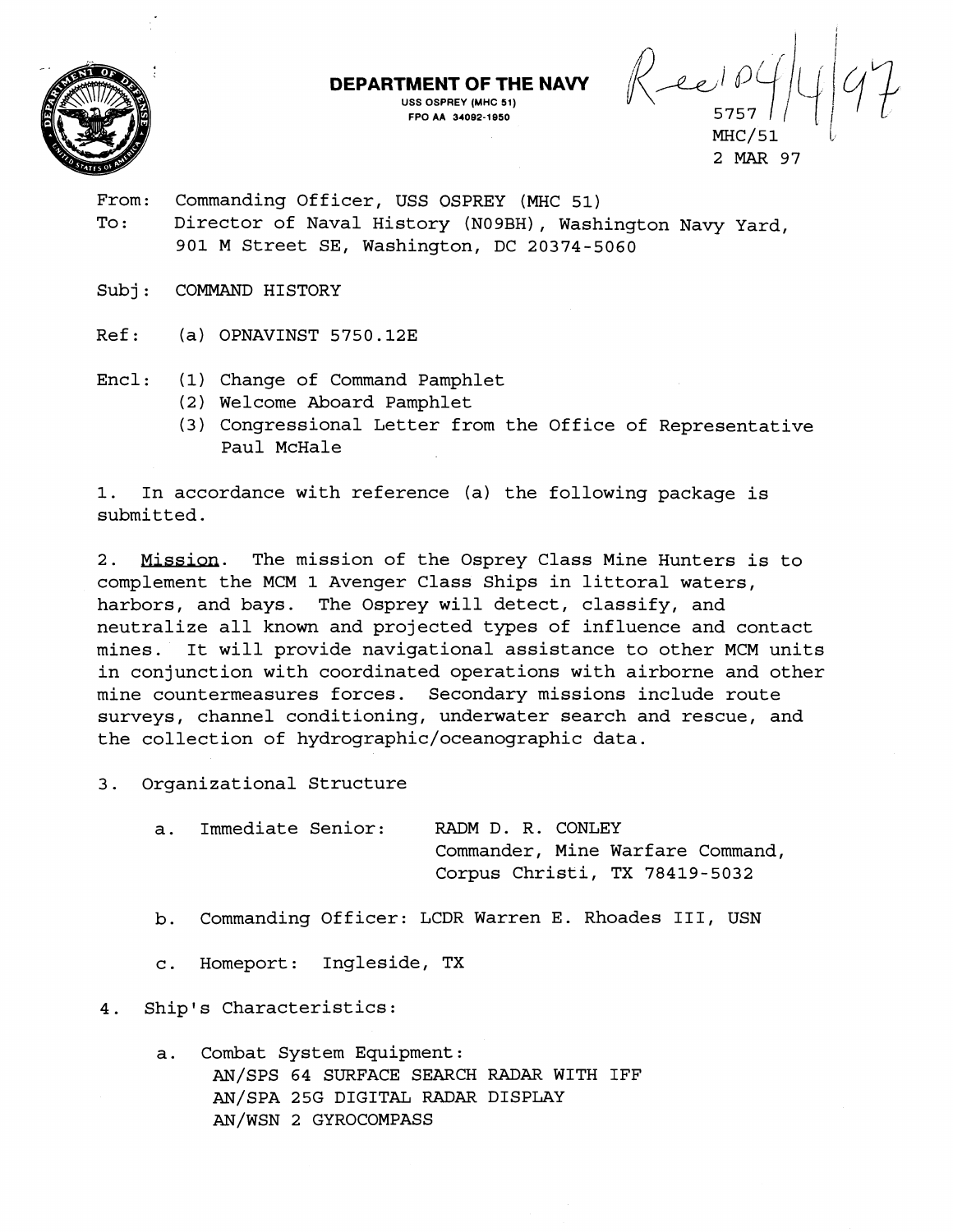AN/WQC 2 UNDERWATER COMMUNICATIONS AN/UNQ 4 FATHOMETER

- b. Navigation: AN/SYQ-13 NAVIGATION COMMAND CONTROL SYSTEM SSQ-109 SHIP'S MACHINERY CONTROL SYSTEM
- c. Mine hunting/neutralization: SQQ-32 VARIABLE DEPTH SONAR SLQ-48 MINE NEUTRALIZATION SYSTEM .50 CAL MACHINE GUNS(2)
- d. Propulsion: MAIN ENGINES (2) ISOTTA-FRASCHINI DIESEL (800 HP) CYCLOIDAL PROPELLERS (2 )
- e. Auxilliaries: ISOTTA FRASCHINI DIESEL GENERATORS (3) (300 KW)

5. Command History: (CY 96 Chronology)

| 01 - 07 JAN                      | IPT CHARLESTON                   |
|----------------------------------|----------------------------------|
| 08 JAN                           | ENR SAVANNAH                     |
| 09 JAN - 07 APR PSA 2 SAVANNAH   |                                  |
|                                  | 26 - 28 MAR LIGHT OFF ASSESSMENT |
| 08 APR                           | ENR CHARLESTON                   |
| 09 APR - 02 JUN                  | IPT CHARLESTON                   |
|                                  | 22 - 26 APR CSSQT PHASE I, II    |
| $03$ JUN                         | ENR SAVANNAH                     |
| 04 JUN - 22 SEP PSA 3 SAVANNAH   |                                  |
| 09 - 10 JULY LMA ASSIST VISIT    |                                  |
| $20$ JULY                        | CHANGE OF COMMAND                |
| 15 AUG                           | HOMEPORT SHIFT TO INGLESIDE      |
| 23 SEP                           | ENR CHARLESTON                   |
| 24 SEP - 03 OCT                  | IPT CHARLESTON                   |
| 24 SEP                           | WEAPONS ONLOAD                   |
| 25 SEP - 03 OCT DEGAUSSING CHASN |                                  |
| 03 OCT                           | WEAPONS ONLOAD                   |
| 04 - 06 OCT                      | ENR KEY WEST FL                  |
| $07 - 10$ OCT                    | PVST KEY WEST FL                 |
| 11 - 17 OCT                      | ENR INGLESIDE TX                 |
| 18 - 30 OCT                      | IPT INGLESIDE TX                 |
| 31 OCT - 03 NOV                  | ENR PANAMA CITY FL               |
| $04 - 14$ NOV                    | ACOUSTIC TRIALS PANAMA CITY      |